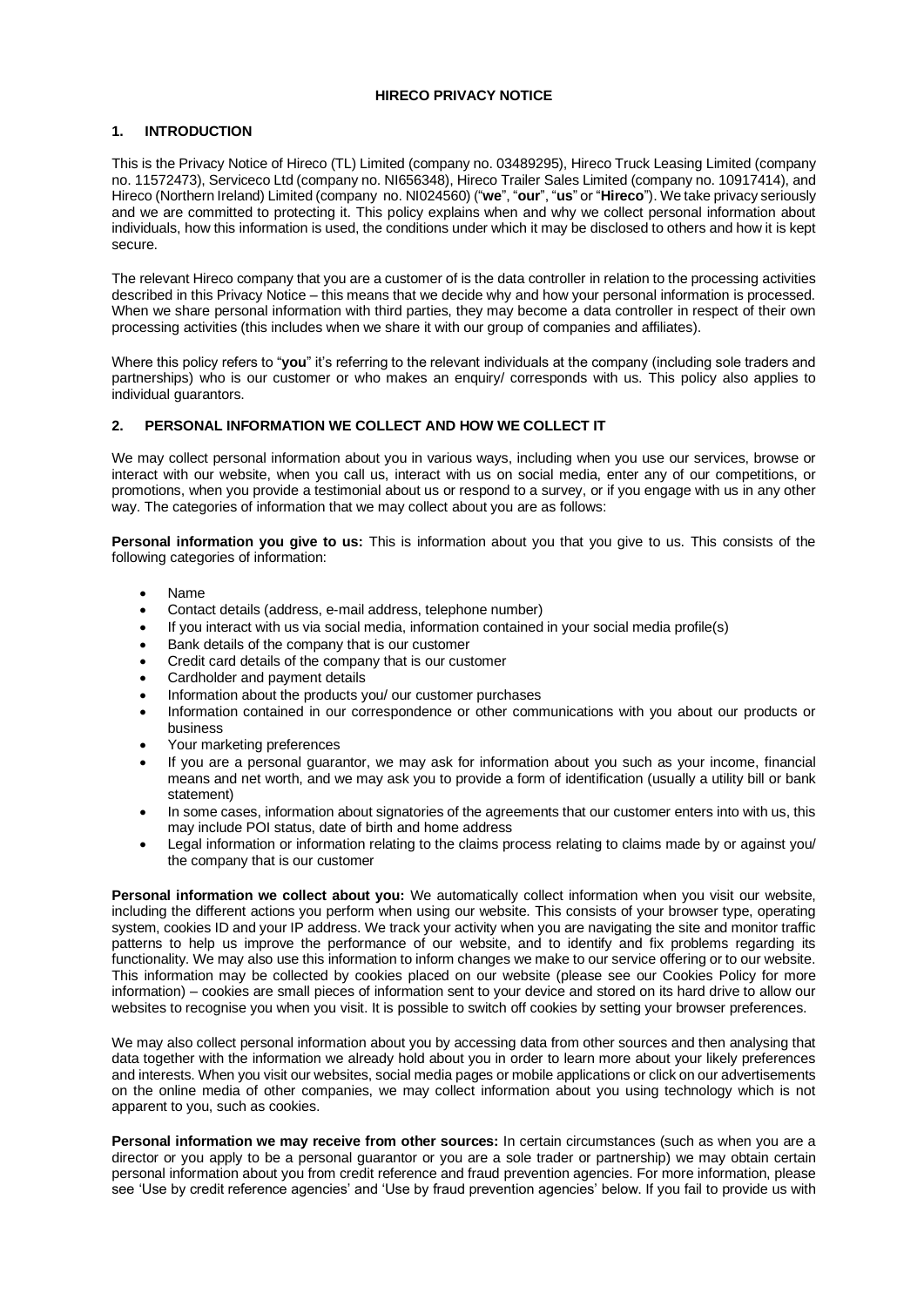any mandatory information that we request from you, we will not be able to proceed with the credit reference and fraud prevention checks described below and, subsequently, we will not be able to enter into an agreement with you or your company.

We may also receive your contact details and/or details of an enquiry you have raised from other companies within our group of companies and affiliates.

# **3. HOW WE USE YOUR PERSONAL INFORMATION**

The purposes for which we use your information and the legal basis under data protection laws on which we rely to do this are explained below.

- Performance of the contract. We will use personal information relating to you that we acquire in connection with any agreement that you or your company enter into with us, to manage, administer and take decisions regarding your/ your company's agreement(s) with us, and to generally provide our services to you/ your company (i.e. managing your account, communicating with you, providing updates on the status of your account, dealing with any complaints and notifying you of any changes to this statement). If you are a personal guarantor and entering a guarantee agreement with us, or if your business is a sole trader or partnership, we will use your information to perform our contract with you or to take steps to enter into it. If you are personally liable to us (including where you are a personal guarantor, sole trader or partnership), where necessary, we will use your information to trace your whereabouts to contact you and recover debt.
- **Legitimate interests or that of a third party.** This is for the following purposes:
	- $\circ$  to assess and process your/ your company's application to provide you with products and services, and to assess any risks;
	- $\circ$  to administer the agreement between us and you/ your company and to provide the service under that agreement, including contacting you from time to time about your account;
	- $\circ$  to manage the relationship between us including for customer service purposes;
	- o for marketing activities, including tailoring marketing communications to your business;
	- o where you are acting in a business capacity, to contact you at your business address, email address and/or telephone number with information about our products and services (you can opt out of these communications at any time);
	- $\circ$  to protect the rights, property or safety of our business including enforcing our agreements, carrying out financial (including credit) and risk assessments;
	- o preventing fraud and money laundering, and to verify your identity, in order to protect our business and to comply with laws that apply to us;
	- $\circ$  for assessing the quality of the our service and to provide staff training within the business;
	- o to contact you to ask you if you would like to provide a testimonial for publication on our website or other marketing material, or to take part in a survey;
	- o for network and information security in order for us to take steps to protect your information against loss or damage, theft or unauthorised access;
	- $\circ$  for analysis to inform our marketing strategy, help us understand how our website is used, and to enhance and personalise your customer experience (including to improve the recommendations we make to you on our website or other sites that advertise on our behalf); and
	- $\circ$  for market research in order to continually improve the products and services that we offer.
- **Compliance with a legal obligation.** We will use your personal information to comply with our legal obligations: (i) to assist any public authority or criminal investigation body; (ii) for activities relating to the prevention, detection and investigation of crime, to conduct credit, fraud prevention and anti-money laundering checks and for compliance with our legal and regulatory responsibilities; (iii) to identify you when you contact us; (iv) to comply with a request from you in connection with the exercise of your rights under data protection laws; and (v) to verify the accuracy of data we hold about you.
- **Vital interests.** We may use your personal information to contact you/ the company that is our customer if there are any urgent safety or product recall notices to communicate to you. The company that is our customer or where we otherwise reasonably believe that the processing of your personal information will prevent or reduce any potential harm to you. It is in your vital interests for us to use your personal information in this way.

# **4. USE BY CREDIT REFERENCE AGENCIES**

Where it is necessary for us to carry out credit and identity checks on you, we will supply your personal information to credit reference agencies (CRAs) and they will give us information about you. This will include information from your credit application and about your financial situation and financial history. CRAs will supply to us both public (including the electoral register) and shared credit, financial situation and financial history information and fraud prevention information. When CRAs receive a search from us they will place a search footprint on your credit file that may be seen by other lenders.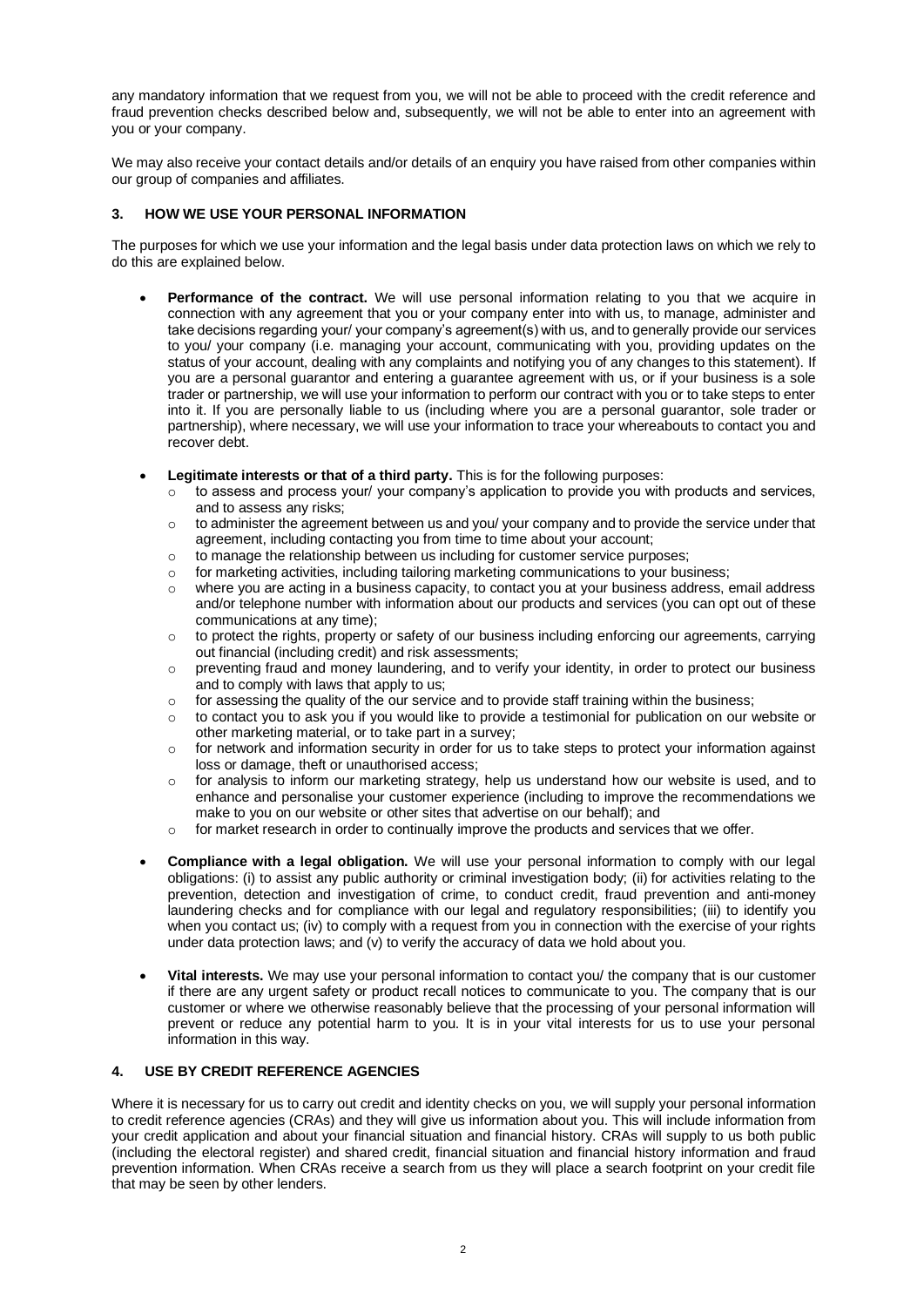We will use this information to:

- assess your creditworthiness and whether you can afford to take the product you have applied for;
- verify the accuracy of the data you have provided to us;
- prevent criminal activity, fraud and money laundering:
- manage your account(s):
- trace and recover debts; and
- ensure any offers provided to you are appropriate to your circumstances.

We will continue to exchange information about you with CRAs while you have a relationship with us. We will also inform CRAs about your settled accounts. If you borrow and do not repay in full and on time, CRAs will record the outstanding debt. This information may be supplied to other organisations by CRAs.

If you are making a joint application, or tell us that you have a spouse or financial associate, we will link your records together, so you should make sure you discuss this with them, and share with them this information, before making an application to us. CRAs will also link your records together and these links will remain on your and their files until such time as you or your partner successfully files for a disassociation with the CRAs to break that link.

The identities of the CRAs, their role also as fraud prevention agencies, the data they hold, the ways in which they use and share personal information, data retention periods and your data protection rights with the CRAs are explained in more detail at [www.equifax.co.uk/crain,](http://www.equifax.co.uk/crain) [www.experian.co.uk/crain](http://www.experian.co.uk/crain) and [www.callcredit.co.uk/crain](http://www.callcredit.co.uk/crain) (please note that the Credit Reference Agency Information Notice or 'CRAIN' is the same for each of the CRAs).

# **5. USE BY FRAUD PREVENTION AGENCIES**

Before we provide services, goods or financing to you, we may undertake checks for the purposes of preventing fraud and money laundering, and to verify your identity. These checks require us to process your information. If we or a fraud prevention agency, as a result of our processing of your personal information, determine that you pose a fraud or money laundering risk, we may refuse to provide the services and financing that you have requested or we may stop providing existing services to you. A record of any fraud or money laundering risk will be retained by the fraud prevention agencies, and may result in others refusing to provide services, financing or employment to you. If you have any questions about this, please contact us.

# **6. OTHERS WHO MAY RECEIVE OR HAVE ACCESS TO YOUR PERSONAL INFORMATION**

We may disclose your information to the following third parties:

- **Other companies within our group of companies and affiliates.** We share information within our group of companies and affiliates where this is necessary for the relevant company to provide services to you.
- **Our suppliers and service providers.** We may disclose your information to our third party service providers, agents, subcontractors and other organisations for the purposes of providing services to us or directly to you on our behalf. Such third parties may include financing companies, cloud service providers (such as hosting and email management), IT providers, advertising and marketing agencies, communication fulfilment services and administrative service providers. When we use third party service providers, we only disclose to them any personal information that is necessary for them to provide their service.
- **Financial services organisations.** We may disclose your information to financial services organisations, such as companies and banks that provide hire-purchase funding. This is for the purpose of securing such funding on your/ our customer's behalf. These organisations will carry out credit reference and fraud prevention checks in order to enable them to make a funding decision about you and in order to meet their legal and regulatory requirements. Please see 'Use by credit reference agencies' and 'Use by fraud prevention agencies' for information about these searches. These financial services organisations may also share your information within their group of companies who provide services to them and so that they and any other companies within their group can look after your/ our customer's relationship with us and them.
- **Debt collectors.** Third party debt collecting and repossession agencies engaged by us to recover monies owed to us or vehicles owned by us.
- **Credit/debit card payment processors.** When you purchase any products or services online, your credit/debit card payment is processed by Paymentsense, who specialises in the secure online capture and processing of credit/debit card transactions. If you have any questions regarding secure transactions, please contact us using the details at the end of this policy.
- **Legal obligation or for the prevention and detection of crime.** We may transfer your personal information if we're under a duty to disclose or share it in order to comply with any legal obligation, to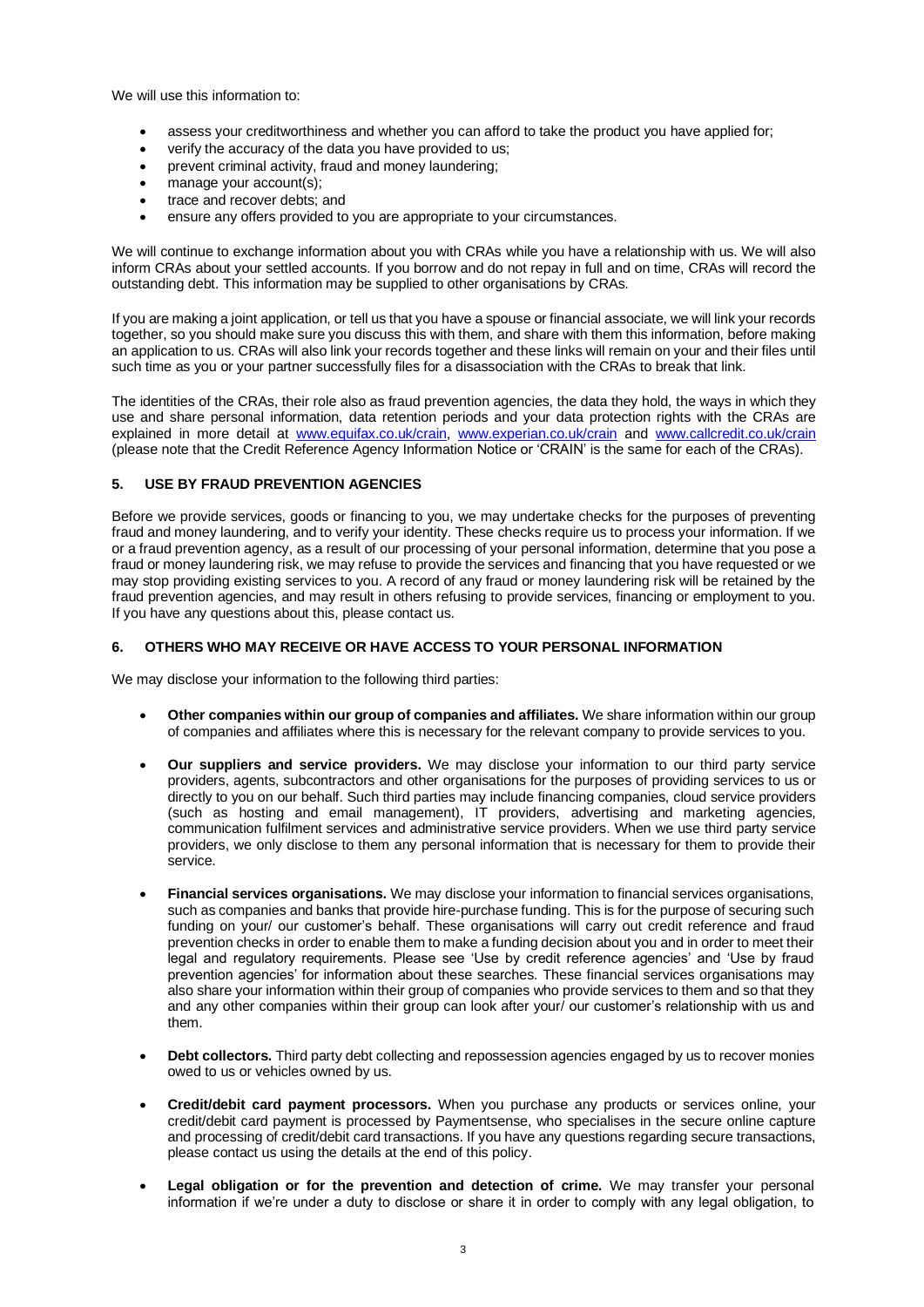detect or report a crime, to enforce or apply the terms of our contracts or to protect the rights, property or safety of our visitors and customers. This may include disclosing personal information about you to credit reference agencies, fraud prevention agencies, anti-money laundering agencies and/or counter-financial crime organisations.

• **Business restructure or reorganisation.** We may transfer your personal information to a third party as part of a sale of some or all of our business and assets to any third party or as part of any business restructuring or reorganisation.

When disclosing your personal information to third parties, we will always take steps with the aim of ensuring that your privacy rights continue to be protected.

# **7. AUTOMATED DECISIONS**

As part of our processing of your personal information, we may take decisions by automated means.

If you are a sole trader, partnership or personal guarantor, your information will be used to assess your credit risk using an automated decision-making technique called 'credit scoring'. Various factors help us to assess the risk; a score is given to each factor and a total credit score obtained, which will be assessed against a confidential pre-set pass score. We may take other factors into account when determining your credit risk. You may contest a decision made about you by automated means, please contact us by emailing or writing to us.

In regard to fraud prevention checks, this means that we may automatically decide that you pose a fraud or money laundering risk if:

- our processing reveals your behaviour to be consistent with that of known fraudsters or money launderers, or is inconsistent with your previous submissions; or
- you appear to have deliberately hidden your true identity.

### **8. WHERE WE STORE YOUR PERSONAL INFORMATION**

All information you provide to us is stored on our secure servers which are located in Belfast, UK.

If at any time we transfer your personal information to, or store it in, countries located outside of the EEA (for example, if our hosting services provider changes) we will ensure that appropriate safeguards are in place for that transfer and storage as required by applicable law. This is because some countries outside of the EEA do not have adequate data protection laws equivalent to those in the EEA.

#### **9. HOW LONG WE KEEP YOUR PERSONAL INFORMATION**

We will not keep your information for longer than is necessary for the purposes for which we collect it unless we believe that the law or other regulation requires us to preserve it. When it is no longer necessary to retain your information, we will delete the personal information that we hold about you from our systems.

We keep information relating to the agreements you/ our customer has entered into with us for 6 years after the end of the relevant agreement.

If you receive marketing communications from us we will store your personal information for as long as you are subscribed to our marketing list. If you unsubscribe, we will keep your contact details on our suppression list to ensure that we do not send you any further marketing.

The exceptions to the above are where:

- we need your personal information to establish, bring or defend legal claims or to comply with a legal or regulatory requirement;
- the law requires us to hold your personal information for a longer period, or delete it sooner;
- you exercise your right to have the information erased (where it applies) and we do not need to hold it in connection with any of the reasons permitted or required under the law or you exercise your right to require us to retain your personal information for a period longer than our stated retention period (see 'Your Rights' below); or
- in limited cases, the law permits us to keep your personal information indefinitely provided we put certain protections in place.

Credit reference agencies will retain the account information that we give to them for 6 years after your account is closed (please see 'Use by credit reference agencies' for more information about the information that we give to them).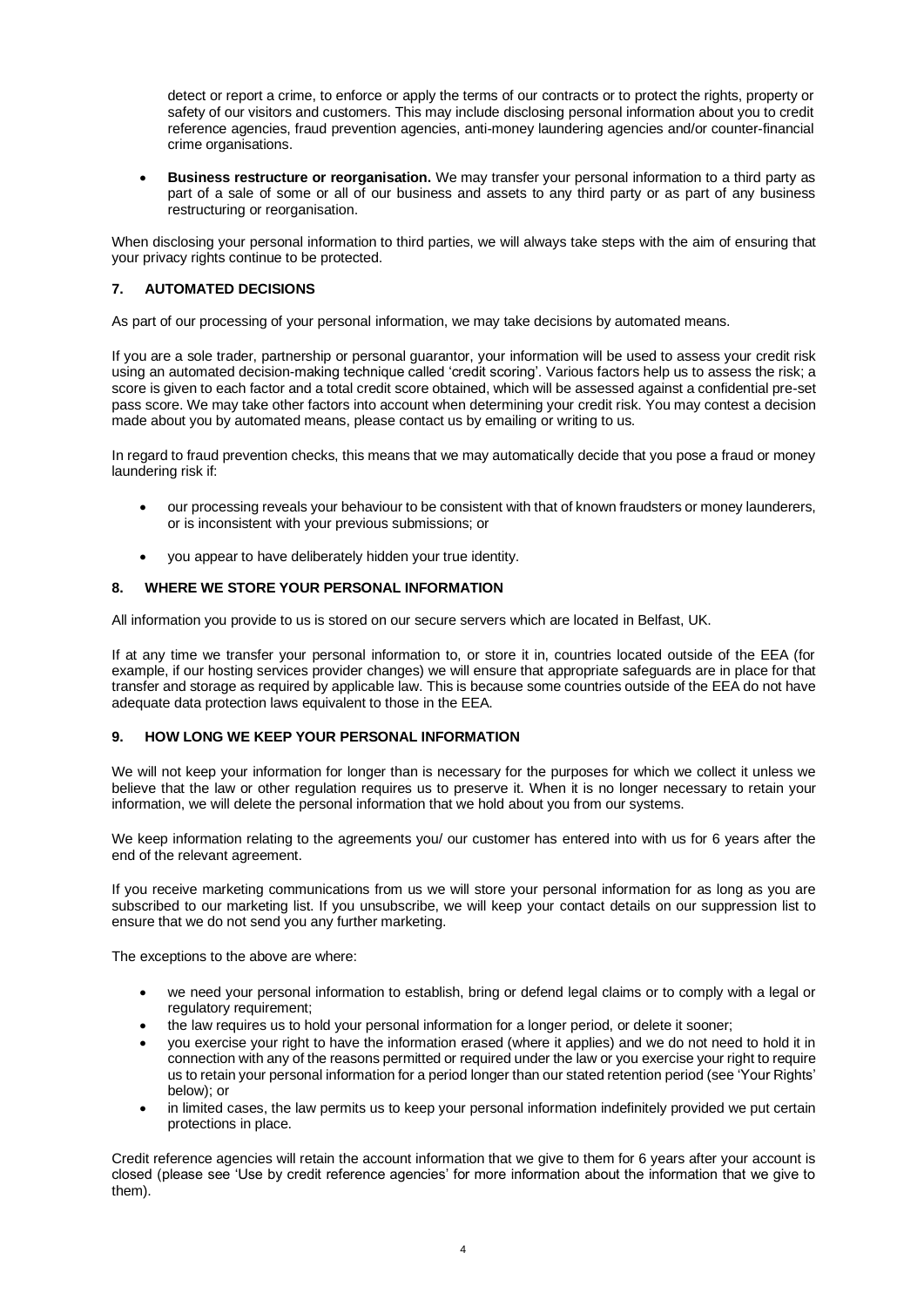Fraud prevention agencies can hold your information for different periods of time, and if you are considered to pose a fraud or money laundering risk, your information can be held for up to 6 years.

Financial services organisations engaged by us usually hold your information for 6 years from the end of the relevant funding agreement.

# **10. SECURITY AND LINKS TO OTHER SITES**

Unfortunately, the transmission of information via the internet is not completely secure. Although we will do our best to protect your personal information, we cannot guarantee the security of your information transmitted to our website and any transmission is at your own risk. Once we have received your personal information, we put in place reasonable and appropriate controls to ensure that it remains secure against accidental or unlawful destruction, loss, alteration, or unauthorised access.

Where we have given (or where you have chosen) a password which enables you to access your account area on our website, you are responsible for keeping this password confidential. We ask you not to share your password with anyone and to change your password regularly.

Our website may contain links to other websites run by other organisations. This policy does not apply to those other websites, so we encourage you to read their privacy statements. We cannot be responsible for the privacy policies and practices of other websites even if you access them using links that we provide. In addition, if you linked to our website from a third party website, we cannot be responsible for the privacy policies and practices of the owners and operators of that third party website and recommend that you check the policy of that third party website.

# **11. YOUR RIGHTS**

You have a number of rights in relation to your personal information under data protection laws. In relation to certain rights, we may ask you for information to confirm your identity and, where applicable, to help us to search for your personal information. Except in rare cases, we will respond to you within one month from either (i) the date that we have confirmed your identity or (ii) where we do not need to do this because we already have this information, from the date we received your request. Your rights are explained below.

- **Accessing your personal information.** You have the right to ask for a copy of the information that we hold about you. We may not provide you with a copy of your personal information if this concerns other individuals or we have another lawful reason to withhold that information.
- **Correcting and updating your personal information.** The accuracy of your information is important to us. If you change your name or address/email address, or you discover that any of the other information we hold is inaccurate or out of date, please let us know.
- **Withdrawing your consent.** Where we rely on your consent as the legal basis for processing your personal information you may withdraw your consent at any time. If you withdraw your consent, our use of your personal information before you withdraw is still lawful.
- **Objecting to our use of your personal information.** Where we rely on our legitimate interests as the legal basis for processing your personal information you may object to us using your information for these purposes. Except for the purposes for which we are sure we can continue to process your personal information, we will temporarily stop processing your personal information in line with your objection until we have investigated the matter. If we agree that your objection is justified in accordance with your rights under data protection laws, we will permanently stop using your data for those purposes. Otherwise we will provide you with our justification as to why we need to continue using your data.
- **Automated decisions.** In certain circumstances, you may contest a decision made about you based on automated processing.
- **Erasing your personal information or restricting its processing.** In certain circumstances, you may ask for your personal information to be removed from our systems. Unless there is a reason that the law allows us to use your personal information for longer, we will make reasonable efforts to comply with your request. You may also ask us to restrict processing your personal information where you believe it is unlawful for us to do so, you have objected to its use and our investigation is pending or you require us to keep it in connection with legal proceedings. In these situations we may only process your personal information whilst its processing is restricted if we have your consent or are legally permitted to do so, for example for storage purposes, to protect the rights of another individual or company or in connection with legal proceedings.
- **Transferring your personal information in a structured data file ("data portability").** Where we rely on your consent as the legal basis for processing your personal information or need to process it in connection with your contract you may ask us to provide you with a copy of that information in a structured data file. We